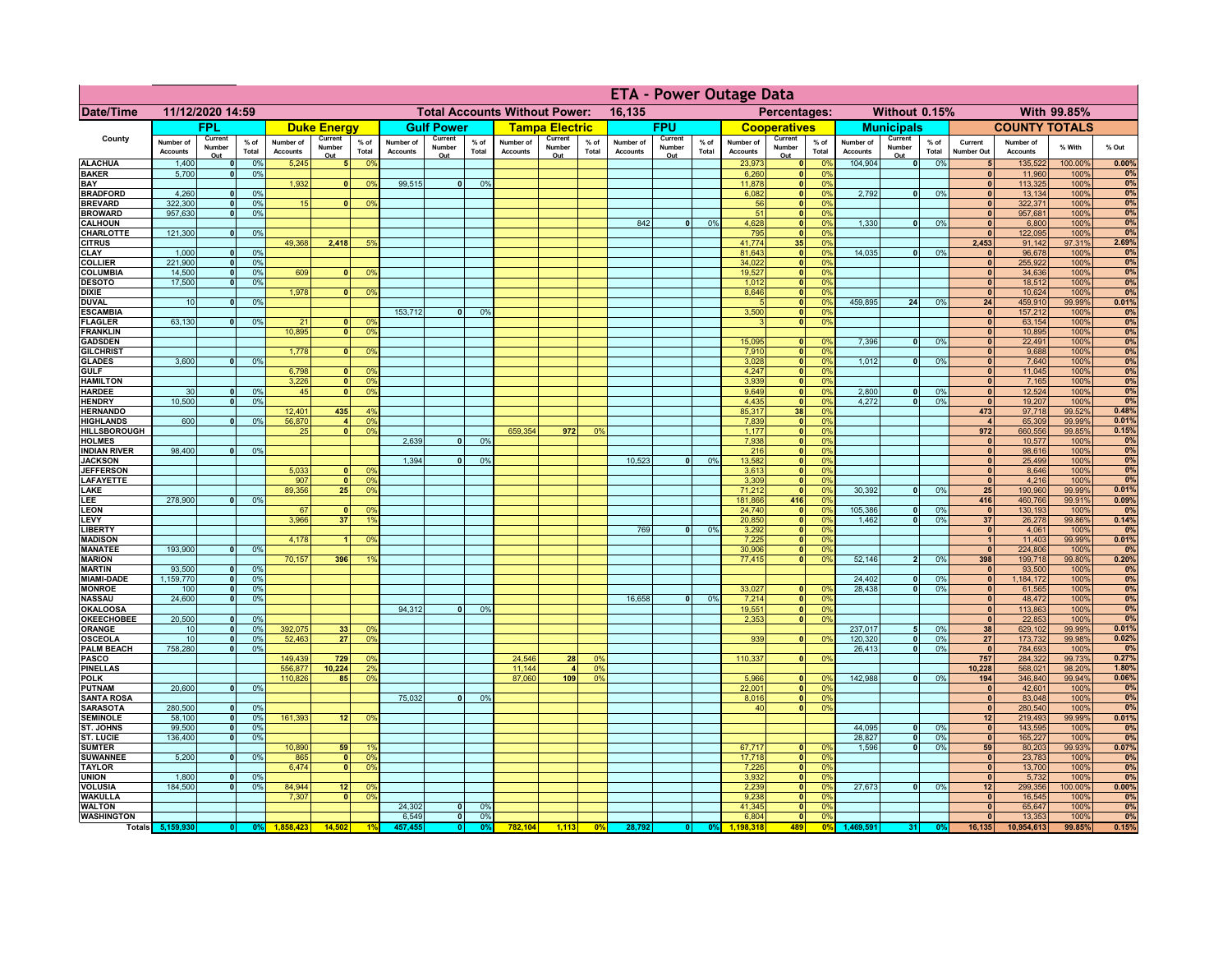## 11/12/2020 3:00 PM ETA



| <b>Power Provider</b>                          | <b>County</b>       | <b>Number of Customers</b> | <b>Current Number Out</b> | <b>Outage Percentage</b> | <b>Estimated Restore Time</b> |
|------------------------------------------------|---------------------|----------------------------|---------------------------|--------------------------|-------------------------------|
|                                                |                     |                            |                           |                          |                               |
| Duke Energy                                    | <b>PINELLAS</b>     | 556,877                    | 10,224                    | 1.84%                    | <b>TBD</b>                    |
| Duke Energy                                    | <b>CITRUS</b>       | 49,368                     | 2,418                     | 4.90%                    | TBD                           |
| Tampa Electric Company                         | HILLSBOROUGH        | 659,354                    | 972                       | 0.15%                    | $24$                          |
| Duke Energy                                    | PASCO               | 149,439                    | 729                       | 0.49%                    | TBD                           |
| Duke Energy                                    | <b>HERNANDO</b>     | 12,401                     | 435                       | 3.51%                    | <b>TBD</b>                    |
| Lee County Electric Cooperative                | LEE                 | 181,866                    | 416                       | 0.23%                    | TBD                           |
|                                                |                     |                            |                           |                          |                               |
| Duke Energy                                    | <b>MARION</b>       | 70,157                     | 396                       | 0.56%                    | <b>TBD</b>                    |
| Tampa Electric Company                         | <b>POLK</b>         | 87,060                     | 109                       | 0.13%                    | Restored                      |
| Duke Energy                                    | <b>POLK</b>         | 110,826                    | 85                        | 0.08%                    | <b>TBD</b>                    |
| Duke Energy                                    | <b>SUMTER</b>       | 10,890                     | 59                        | 0.54%                    | TBD                           |
| Withlacoochee River Electric Cooperative, Inc. | <b>HERNANDO</b>     | 85,130                     | 38                        | 0.04%                    | <b>TBD</b>                    |
|                                                |                     |                            |                           |                          |                               |
| Duke Energy                                    | LEVY                | 3,966                      | 37                        | 0.93%                    | TBD                           |
| Withlacoochee River Electric Cooperative, Inc. | <b>CITRUS</b>       | 26,118                     | 35                        | 0.13%                    | <b>TBD</b>                    |
| Duke Energy                                    | ORANGE              | 392,075                    | 33                        | 0.01%                    | TBD                           |
| <b>Tampa Electric Company</b>                  | PASCO               | 24,546                     | 28                        | 0.11%                    | $24$                          |
| Duke Energy                                    | <b>OSCEOLA</b>      | 52,463                     | 27                        | 0.05%                    | TBD                           |
| Duke Energy                                    | LAKE                | 89,356                     | 25                        | 0.03%                    | <b>TBD</b>                    |
|                                                |                     |                            |                           |                          |                               |
| Jacksonville (JEA)                             | <b>DUVAL</b>        | 440,938                    | 24                        | 0.01%                    | TBD                           |
| Duke Energy                                    | SEMINOLE            | 161,393                    | 12                        | 0.01%                    | <b>TBD</b>                    |
| Duke Energy                                    | <b>VOLUSIA</b>      | 84,944                     | 12                        | 0.01%                    | TBD                           |
| Duke Energy                                    | <b>ALACHUA</b>      | 5,245                      | 5                         | 0.10%                    | <b>TBD</b>                    |
| Orlando (Orlando Utilities Commission - OUC)   | ORANGE              | 221,950                    | 5                         | 0.00%                    | <b>TBD</b>                    |
|                                                |                     |                            |                           |                          |                               |
| Duke Energy                                    | <b>HIGHLANDS</b>    | 56,870                     | $\overline{4}$            | 0.01%                    | <b>TBD</b>                    |
| Tampa Electric Company                         | PINELLAS            | 11,144                     | $\overline{4}$            | 0.04%                    | $24$                          |
| Ocala (Ocala Electric Utility)                 | <b>MARION</b>       | 52,146                     | $\overline{2}$            | 0.00%                    | <b>TBD</b>                    |
| Duke Energy                                    | <b>MADISON</b>      | 4,178                      | $1\,$                     | 0.02%                    | TBD                           |
| Central Florida Electric Cooperative           | <b>ALACHUA</b>      | 918                        | $\mathbf 0$               | 0.00%                    | <b>TBD</b>                    |
|                                                |                     |                            |                           |                          |                               |
| Central Florida Electric Cooperative           | <b>DIXIE</b>        | 8,025                      | 0                         | 0.00%                    | TBD                           |
| Central Florida Electric Cooperative           | <b>GILCHRIST</b>    | 7,906                      | $\mathbf 0$               | 0.00%                    | <b>TBD</b>                    |
| Central Florida Electric Cooperative           | LAFAYETTE           | 9                          | 0                         | 0.00%                    | TBD                           |
| Central Florida Electric Cooperative           | LEVY                | 18,470                     | $\pmb{0}$                 | 0.00%                    | <b>TBD</b>                    |
| Central Florida Electric Cooperative           | <b>MARION</b>       | 9                          | $\mathsf 0$               | 0.00%                    | <b>TBD</b>                    |
|                                                |                     |                            |                           |                          |                               |
| Chattahoochee Electric                         | <b>GADSDEN</b>      | 1,173                      | $\mathbf 0$               | 0.00%                    | <b>TBD</b>                    |
| Choctawhatchee Electric Cooperative            | <b>HOLMES</b>       | 321                        | 0                         | 0.00%                    | TBD                           |
| Choctawhatchee Electric Cooperative            | <b>OKALOOSA</b>     | 19,551                     | $\mathbf 0$               | 0.00%                    | <b>TBD</b>                    |
| Choctawhatchee Electric Cooperative            | <b>SANTA ROSA</b>   | 172                        | 0                         | 0.00%                    | TBD                           |
| Choctawhatchee Electric Cooperative            | <b>WALTON</b>       | 41,246                     | $\mathbf 0$               | 0.00%                    | <b>TBD</b>                    |
| City of Alachua                                | <b>ALACHUA</b>      | 4,506                      | 0                         | 0.00%                    | TBD                           |
|                                                |                     |                            |                           |                          |                               |
| City of Bartow                                 | <b>POLK</b>         | 12,074                     | $\mathsf{O}\xspace$       | 0.00%                    | <b>TBD</b>                    |
| City of Blountstown                            | CALHOUN             | 1,330                      | 0                         | 0.00%                    | TBD                           |
| City of Bushnell                               | <b>SUMTER</b>       | 1,596                      | $\mathbf 0$               | 0.00%                    | <b>TBD</b>                    |
| City of Clewiston                              | <b>HENDRY</b>       | 4,272                      | 0                         | 0.00%                    | TBD                           |
| City of Fort Meade                             | <b>POLK</b>         | 2,379                      | $\mathsf{O}\xspace$       | 0.00%                    | <b>TBD</b>                    |
|                                                |                     |                            | $\mathsf 0$               |                          |                               |
| City of Havana                                 | GADSDEN             | 1,455                      |                           | 0.00%                    | TBD                           |
| City of Leesburg                               | LAKE                | 24,500                     | $\mathbf 0$               | 0.00%                    | <b>TBD</b>                    |
| City of Moore Haven                            | <b>GLADES</b>       | 1,012                      | $\pmb{0}$                 | 0.00%                    | TBD                           |
| City of Mount Dora                             | LAKE                | 5,892                      | $\pmb{0}$                 | 0.00%                    | <b>TBD</b>                    |
| City of Newberry                               | <b>ALACHUA</b>      | 1,898                      | $\mathbf 0$               | 0.00%                    | TBD                           |
| City of Quincy                                 | GADSDEN             | 4,768                      | $\mathbf 0$               | 0.00%                    | <b>TBD</b>                    |
|                                                |                     |                            |                           |                          |                               |
| City of Starke                                 | <b>BRADFORD</b>     | 2,792                      | 0                         | 0.00%                    | TBD                           |
| City of Tallahassee                            | LEON                | 105,386                    | $\mathsf{O}\xspace$       | 0.00%                    | <b>TBD</b>                    |
| City of Vero Beach                             | <b>INDIAN RIVER</b> | 0                          | 0                         |                          | TBD                           |
| City of Wauchula                               | HARDEE              | 2,800                      | $\mathsf{O}\xspace$       | 0.00%                    | <b>TBD</b>                    |
| City of Williston                              | LEVY                | 1,462                      | 0                         | 0.00%                    | TBD                           |
|                                                |                     |                            |                           |                          |                               |
| City of Winter Park                            | ORANGE              | 14,947                     | $\mathsf{O}\xspace$       | 0.00%                    | TBD                           |
| Clay Electric Cooperative                      | <b>ALACHUA</b>      | 23,055                     | 0                         | 0.00%                    | TBD                           |
| Clay Electric Cooperative                      | <b>BAKER</b>        | 2,582                      | $\mathsf{O}\xspace$       | 0.00%                    | <b>TBD</b>                    |
| Clay Electric Cooperative                      | <b>BRADFORD</b>     | 6,082                      | 0                         | 0.00%                    | TBD                           |
| Clay Electric Cooperative                      | <b>CLAY</b>         | 81,643                     | $\mathsf{O}\xspace$       | 0.00%                    | TBD                           |
| Clay Electric Cooperative                      | COLUMBIA            | 17,543                     | 0                         | 0.00%                    | TBD                           |
|                                                |                     |                            |                           |                          |                               |
| Clay Electric Cooperative                      | <b>DUVAL</b>        | 5                          | $\mathsf{O}\xspace$       | 0.00%                    | <b>TBD</b>                    |
| Clay Electric Cooperative                      | <b>FLAGLER</b>      | 3                          | 0                         | 0.00%                    | TBD                           |
| Clay Electric Cooperative                      | <b>GILCHRIST</b>    | $\overline{4}$             | $\mathsf{O}\xspace$       | 0.00%                    | <b>TBD</b>                    |
| Clay Electric Cooperative                      | LAKE                | 2,317                      | $\pmb{0}$                 | 0.00%                    | TBD                           |
| Clay Electric Cooperative                      | LEVY                | 744                        | $\mathsf{O}\xspace$       | 0.00%                    | <b>TBD</b>                    |
|                                                |                     |                            |                           |                          |                               |
| Clay Electric Cooperative                      | <b>MARION</b>       | 16,903                     | $\pmb{0}$                 | 0.00%                    | TBD                           |
| Clay Electric Cooperative                      | <b>PUTNAM</b>       | 22,001                     | $\mathsf{O}\xspace$       | 0.00%                    | <b>TBD</b>                    |
| Clay Electric Cooperative                      | SUWANNEE            | 5                          | $\pmb{0}$                 | 0.00%                    | TBD                           |
| Clay Electric Cooperative                      | <b>UNION</b>        | 3,932                      | $\pmb{0}$                 | 0.00%                    | TBD                           |
| Clay Electric Cooperative                      | <b>VOLUSIA</b>      | 2,239                      | $\mathsf 0$               | 0.00%                    | TBD                           |
| Duke Energy                                    | BAY                 | 1,932                      | $\pmb{0}$                 | 0.00%                    | <b>TBD</b>                    |
|                                                |                     |                            |                           |                          |                               |
| Duke Energy                                    | <b>BREVARD</b>      | 15                         | $\pmb{0}$                 | 0.00%                    | TBD                           |
| <b>Duke Energy</b>                             | COLUMBIA            | 609                        | $\pmb{0}$                 | 0.00%                    | TBD                           |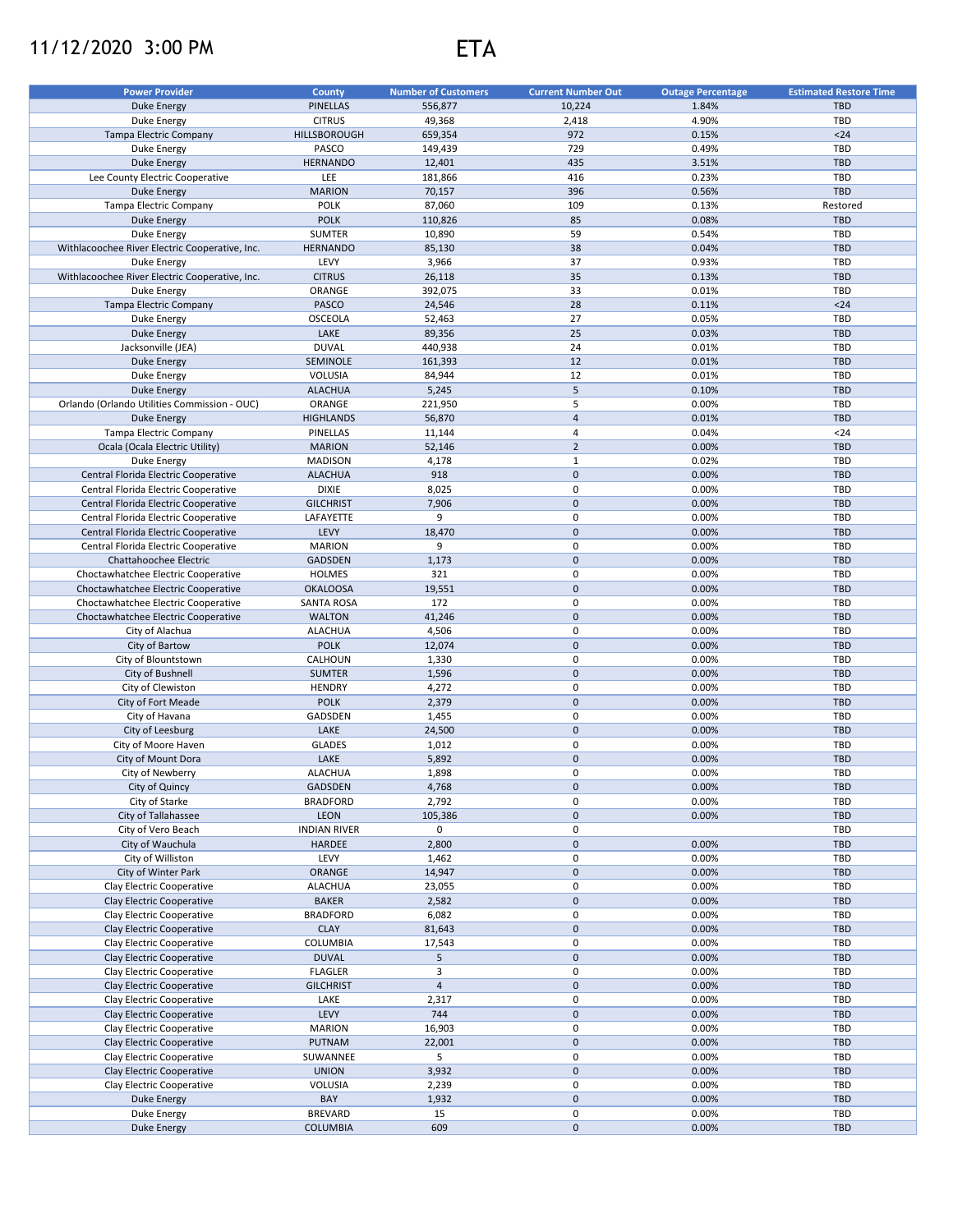## 11/12/2020 3:00 PM ETA



| Duke Energy                                        | <b>DIXIE</b>        | 1,978       | 0                   | 0.00% | <b>TBD</b> |
|----------------------------------------------------|---------------------|-------------|---------------------|-------|------------|
| <b>Duke Energy</b>                                 | <b>FLAGLER</b>      | 21          | 0                   | 0.00% | <b>TBD</b> |
|                                                    |                     |             |                     |       |            |
| Duke Energy                                        | <b>FRANKLIN</b>     | 10,895      | 0                   | 0.00% | TBD        |
| Duke Energy                                        | <b>GILCHRIST</b>    | 1,778       | 0                   | 0.00% | <b>TBD</b> |
| Duke Energy                                        | <b>GULF</b>         | 6,798       | 0                   | 0.00% | <b>TBD</b> |
|                                                    |                     |             |                     |       |            |
| <b>Duke Energy</b>                                 | <b>HAMILTON</b>     | 3,226       | $\mathbf 0$         | 0.00% | <b>TBD</b> |
| Duke Energy                                        | HARDEE              | 45          | 0                   | 0.00% | <b>TBD</b> |
| <b>Duke Energy</b>                                 | HILLSBOROUGH        | 25          | $\mathbf 0$         | 0.00% | <b>TBD</b> |
|                                                    |                     |             | 0                   |       | TBD        |
| Duke Energy                                        | <b>JEFFERSON</b>    | 5,033       |                     | 0.00% |            |
| Duke Energy                                        | LAFAYETTE           | 907         | $\mathbf 0$         | 0.00% | <b>TBD</b> |
| Duke Energy                                        | LEON                | 67          | $\mathsf 0$         | 0.00% | TBD        |
| <b>Duke Energy</b>                                 | SUWANNEE            | 865         | $\pmb{0}$           | 0.00% | <b>TBD</b> |
|                                                    |                     |             |                     |       |            |
| Duke Energy                                        | <b>TAYLOR</b>       | 6,474       | $\pmb{0}$           | 0.00% | TBD        |
| <b>Duke Energy</b>                                 | <b>WAKULLA</b>      | 7,307       | $\pmb{0}$           | 0.00% | <b>TBD</b> |
| Escambia River Electric Cooperative, Inc.          | <b>ESCAMBIA</b>     | 3,500       | $\pmb{0}$           | 0.00% | <b>TBD</b> |
|                                                    |                     |             | $\mathsf{O}\xspace$ |       | <b>TBD</b> |
| Escambia River Electric Cooperative, Inc.          | <b>SANTA ROSA</b>   | 7,844       |                     | 0.00% |            |
| Florida Keys Electric Cooperative                  | <b>MONROE</b>       | 33,027      | $\pmb{0}$           | 0.00% | TBD        |
| Florida Power and Light Company                    | <b>ALACHUA</b>      | 1,400       | $\mathbf 0$         | 0.00% | <b>TBD</b> |
| Florida Power and Light Company                    | <b>BAKER</b>        | 5,700       | 0                   | 0.00% | TBD        |
|                                                    |                     |             |                     |       |            |
| Florida Power and Light Company                    | <b>BRADFORD</b>     | 4,260       | 0                   | 0.00% | <b>TBD</b> |
| Florida Power and Light Company                    | <b>BREVARD</b>      | 322,300     | 0                   | 0.00% | TBD        |
| Florida Power and Light Company                    | <b>BROWARD</b>      | 957,630     | 0                   | 0.00% | <b>TBD</b> |
|                                                    |                     |             |                     |       |            |
| Florida Power and Light Company                    | CHARLOTTE           | 121,300     | 0                   | 0.00% | <b>TBD</b> |
| Florida Power and Light Company                    | <b>CLAY</b>         | 1,000       | $\mathbf 0$         | 0.00% | <b>TBD</b> |
| Florida Power and Light Company                    | <b>COLLIER</b>      | 221,900     | 0                   | 0.00% | TBD        |
|                                                    |                     |             | $\mathbf 0$         |       |            |
| Florida Power and Light Company                    | <b>COLUMBIA</b>     | 14,500      |                     | 0.00% | <b>TBD</b> |
| Florida Power and Light Company                    | <b>DESOTO</b>       | 17,500      | 0                   | 0.00% | TBD        |
| Florida Power and Light Company                    | <b>DUVAL</b>        | 10          | $\mathbf 0$         | 0.00% | <b>TBD</b> |
| Florida Power and Light Company                    | <b>FLAGLER</b>      | 63,130      | 0                   | 0.00% | TBD        |
|                                                    |                     |             |                     |       |            |
| Florida Power and Light Company                    | <b>GLADES</b>       | 3,600       | $\pmb{0}$           | 0.00% | <b>TBD</b> |
| Florida Power and Light Company                    | HARDEE              | 30          | 0                   | 0.00% | TBD        |
| Florida Power and Light Company                    | <b>HENDRY</b>       | 10,500      | $\mathbf 0$         | 0.00% | <b>TBD</b> |
|                                                    |                     |             | 0                   |       |            |
| Florida Power and Light Company                    | <b>HIGHLANDS</b>    | 600         |                     | 0.00% | TBD        |
| Florida Power and Light Company                    | <b>INDIAN RIVER</b> | 98,400      | $\mathbf 0$         | 0.00% | <b>TBD</b> |
| Florida Power and Light Company                    | LEE                 | 278,900     | 0                   | 0.00% | TBD        |
| Florida Power and Light Company                    | MANATEE             | 193,900     | $\mathbf 0$         | 0.00% | <b>TBD</b> |
|                                                    |                     |             |                     |       |            |
| Florida Power and Light Company                    | <b>MARTIN</b>       | 93,500      | $\pmb{0}$           | 0.00% | TBD        |
| Florida Power and Light Company                    | MIAMI-DADE          | 1,159,770   | $\pmb{0}$           | 0.00% | <b>TBD</b> |
| Florida Power and Light Company                    | <b>MONROE</b>       | 100         | 0                   | 0.00% | TBD        |
|                                                    |                     |             |                     |       |            |
| Florida Power and Light Company                    | NASSAU              | 24,600      | $\mathsf{O}\xspace$ | 0.00% | <b>TBD</b> |
| Florida Power and Light Company                    | OKEECHOBEE          | 20,500      | $\pmb{0}$           | 0.00% | TBD        |
| Florida Power and Light Company                    | ORANGE              | 10          | $\mathsf{O}\xspace$ | 0.00% | <b>TBD</b> |
|                                                    |                     | 10          | $\pmb{0}$           | 0.00% | TBD        |
| Florida Power and Light Company                    | <b>OSCEOLA</b>      |             |                     |       |            |
| Florida Power and Light Company                    | PALM BEACH          | 758,280     | 0                   | 0.00% | <b>TBD</b> |
| Florida Power and Light Company                    | PUTNAM              | 20,600      | 0                   | 0.00% | <b>TBD</b> |
| Florida Power and Light Company                    | SARASOTA            | 280,500     | 0                   | 0.00% | <b>TBD</b> |
|                                                    |                     |             |                     |       |            |
| Florida Power and Light Company                    | SEMINOLE            | 58,100      | 0                   | 0.00% | <b>TBD</b> |
| Florida Power and Light Company                    | ST. JOHNS           | 99,500      | $\mathbf 0$         | 0.00% | <b>TBD</b> |
| Florida Power and Light Company                    | ST. LUCIE           | 136,400     | 0                   | 0.00% | TBD        |
|                                                    |                     |             |                     |       |            |
| Florida Power and Light Company                    | SUWANNEE            | 5,200       | $\pmb{0}$           | 0.00% | <b>TBD</b> |
| Florida Power and Light Company                    | <b>UNION</b>        | 1,800       | 0                   | 0.00% | TBD        |
| Florida Power and Light Company                    | <b>VOLUSIA</b>      | 184,500     | 0                   | 0.00% | TBD        |
| Florida Public Utilities Corporation               | CALHOUN             | 842         | 0                   | 0.00% | Restored   |
|                                                    |                     |             |                     |       |            |
| Florida Public Utilities Corporation               | <b>JACKSON</b>      | 10,523      | 0                   | 0.00% | Restored   |
| Florida Public Utilities Corporation               | LIBERTY             | 769         | 0                   | 0.00% | Restored   |
| Florida Public Utilities Corporation               | NASSAU              | 16,658      | 0                   | 0.00% | Restored   |
|                                                    |                     |             |                     |       |            |
| Fort Pierce Utilities Authority                    | ST. LUCIE           | 28,827      | 0                   | 0.00% | TBD        |
| Gainesville (Gainesville Regional Utilities - GRU) | <b>ALACHUA</b>      | 98,500      | $\pmb{0}$           | 0.00% | <b>TBD</b> |
| Glades Electric Cooperative, Inc.                  | <b>GLADES</b>       | 3,028       | 0                   | 0.00% | TBD        |
| Glades Electric Cooperative, Inc.                  | <b>HARDEE</b>       | $\mathbf 0$ | 0                   |       | <b>TBD</b> |
|                                                    |                     |             |                     |       |            |
| Glades Electric Cooperative, Inc.                  | <b>HENDRY</b>       | 3,683       | 0                   | 0.00% | TBD        |
| Glades Electric Cooperative, Inc.                  | <b>HIGHLANDS</b>    | 7,461       | $\pmb{0}$           | 0.00% | <b>TBD</b> |
| Glades Electric Cooperative, Inc.                  | OKEECHOBEE          | 2,353       | 0                   | 0.00% | TBD        |
|                                                    |                     |             |                     |       |            |
| Green Cove Springs Electric                        | <b>CLAY</b>         | 4,041       | $\pmb{0}$           | 0.00% | TBD        |
| Gulf Coast Electric Cooperative, Inc.              | BAY                 | 11,878      | 0                   | 0.00% | TBD        |
| Gulf Coast Electric Cooperative, Inc.              | CALHOUN             | 1,793       | 0                   | 0.00% | <b>TBD</b> |
|                                                    |                     |             |                     |       |            |
| Gulf Coast Electric Cooperative, Inc.              | <b>GULF</b>         | 4,247       | 0                   | 0.00% | <b>TBD</b> |
| Gulf Coast Electric Cooperative, Inc.              | <b>JACKSON</b>      | 50          | 0                   | 0.00% | TBD        |
| Gulf Coast Electric Cooperative, Inc.              | <b>WALTON</b>       | 99          | 0                   | 0.00% | TBD        |
| Gulf Coast Electric Cooperative, Inc.              | <b>WASHINGTON</b>   | 2,484       | 0                   | 0.00% | TBD        |
|                                                    |                     |             |                     |       |            |
| <b>Gulf Power Company</b>                          | BAY                 | 99,515      | 0                   | 0.00% | Restored   |
| <b>Gulf Power Company</b>                          | <b>ESCAMBIA</b>     | 153,712     | 0                   | 0.00% | Restored   |
| <b>Gulf Power Company</b>                          | <b>HOLMES</b>       | 2,639       | 0                   | 0.00% | Restored   |
|                                                    |                     |             |                     |       |            |
| <b>Gulf Power Company</b>                          | <b>JACKSON</b>      | 1,394       | 0                   | 0.00% | Restored   |